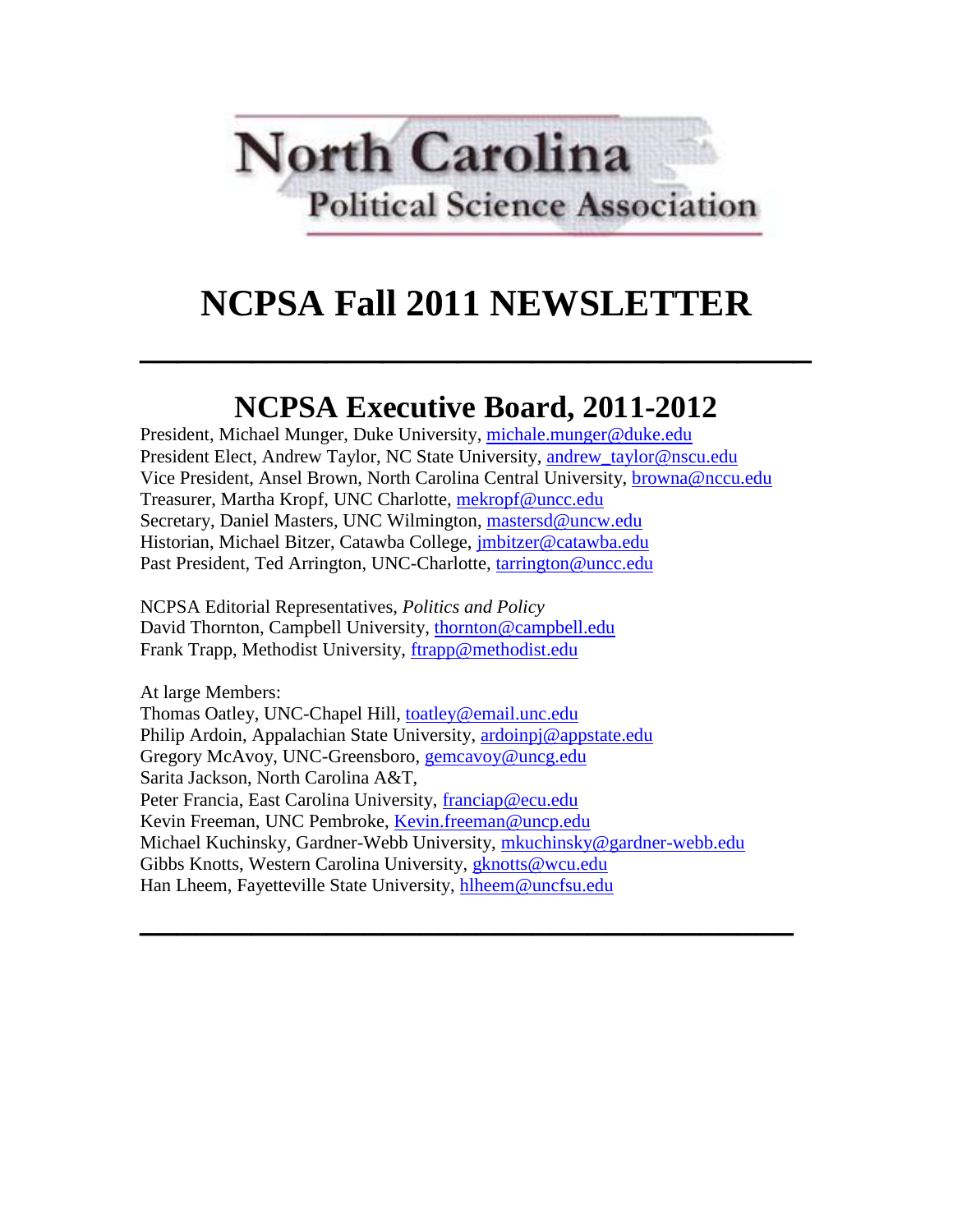

# **NCPSA 41st ANNUAL CONFERENCE FRIDAY 24 FEBRARY 2012 Duke University**

## **Call for papers:**

The North Carolina Political Science Association is looking forward to its 41<sup>st</sup> Annual Meeting on February 24, 2012 at the Millenium Hotel at Duke University in Durham, NC. The annual meeting of the NCPSA provides participants with a wonderful opportunity to share their research ideas and network with colleagues from around NC. Dr. David Price of Duke University (and of course the US House of Representatives!) has been invited to be this year's keynote speaker. We are planning several organized panels: we'll feature members of the NC General Assembly from both sides of the aisle, and also a panel of professional lobbyists on how lobbying and legislating work.

We encourage you to consider presenting a paper, chairing a panel or serving as a discussant at the conference. You are welcome to submit a plan for entire panels, a single paper, or anything in between.

**\_\_\_\_\_\_\_\_\_\_\_\_\_\_\_\_\_\_\_\_\_\_\_\_\_\_\_\_\_\_\_\_\_\_\_\_\_\_\_\_\_\_\_\_\_\_\_\_\_\_\_\_\_\_\_\_\_\_\_\_\_\_\_\_\_\_\_\_\_\_\_\_**

The paper/panel proposal deadline is: Wednesday, December 21, 2011. Proposals can be submitted via email to 2012.ncpsa.meeting@gmail.com

For additional information, please contact Dr. Michael Munger, munger@duke.edu Regards, Dr. Michael C. Munger NCPSA President Dept. of Political Science Duke University E-mail: munger@duke.edu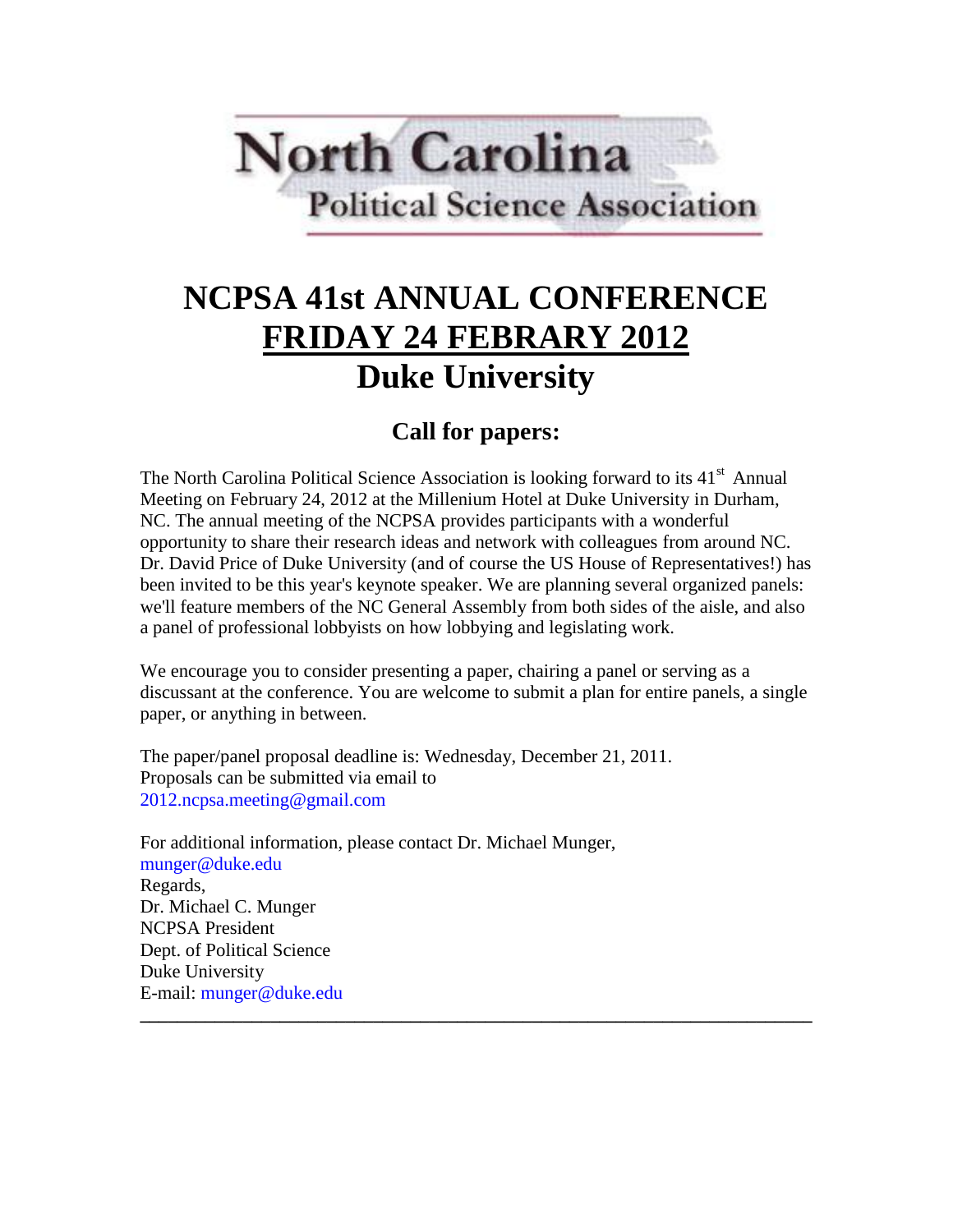## **Message from the President**

There is a story that in ancient China one might be subject to three curses, each increasing in severity. The first was, "May you live in interesting times!" The second was "May the authorities be aware of you!" The last, and of course the worst, was "May you find everything you are looking for."

It turns out that none of these sayings have any historical basis as real Chinese "curses." Still, I'm afraid we are cursed nonetheless. The times we live in are much too interesting for my taste. And in the North Carolina of the Patriot Act, picture IDs for voting, and the naked scanner machines at airports, the authorities are very much aware of us.

Still, it appears we haven't found everything we are looking for. In fact, North Carolinians—like most Americans—are becoming increasingly disenchanted with our government and with our state-sponsored parties.

Two-thirds of NC voters distrust the partisanship of redistricting so much that they would prefer that this activity be taken away from the legislature completely. Nearly onequarter of NC voters chose "unaffiliated" when they registered. Of new voters, age 25 or less, nearly one-third choose "unaffiliated." When asked which party is more likely to provide leadership to end the recession and produce economic growth, close to one-third of NC voters say "neither."

Part of the problem is that both political parties have interpreted voter dissatisfaction with the other guys as a mandate for their own policies. But the same voters who overwhelmingly turned out for Democrat President Barack Obama in 2008 voted for Republican Senator Scott Brown in Massachusetts. These wild gyrations, where voters seem to vote against incumbents at much higher rates than usual, are consistent with a kind of political disintermediation. Voters cannot seem to find what they are looking for, and they aren't happy about it.

Interesting times like these raise the importance of political science. Political scientists understand the importance of responsible, responsive parties. My Duke colleague John Aldrich has written many books and articles on why parties are crucial in a democracy. Long ago, E.E. Schattschneider went further, famously saying that "the political parties created democracy and modern democracy is unthinkable save in terms of the parties*."*

This year, the annual conference of the NCPSA will be held at Duke University, on February 24, 2012. The Executive Council has worked on ensuring that this year's conference will live up to the high standards set in the last few years, where attendance and the quality of the papers presented may have been the very best in the history of the Association.

More important, though, I hope that the conference will animate all of us to take back to our campus a sense of the importance of the work that we do. Democracy doesn't just happen. It takes the participation of people who want to ensure the success of our state,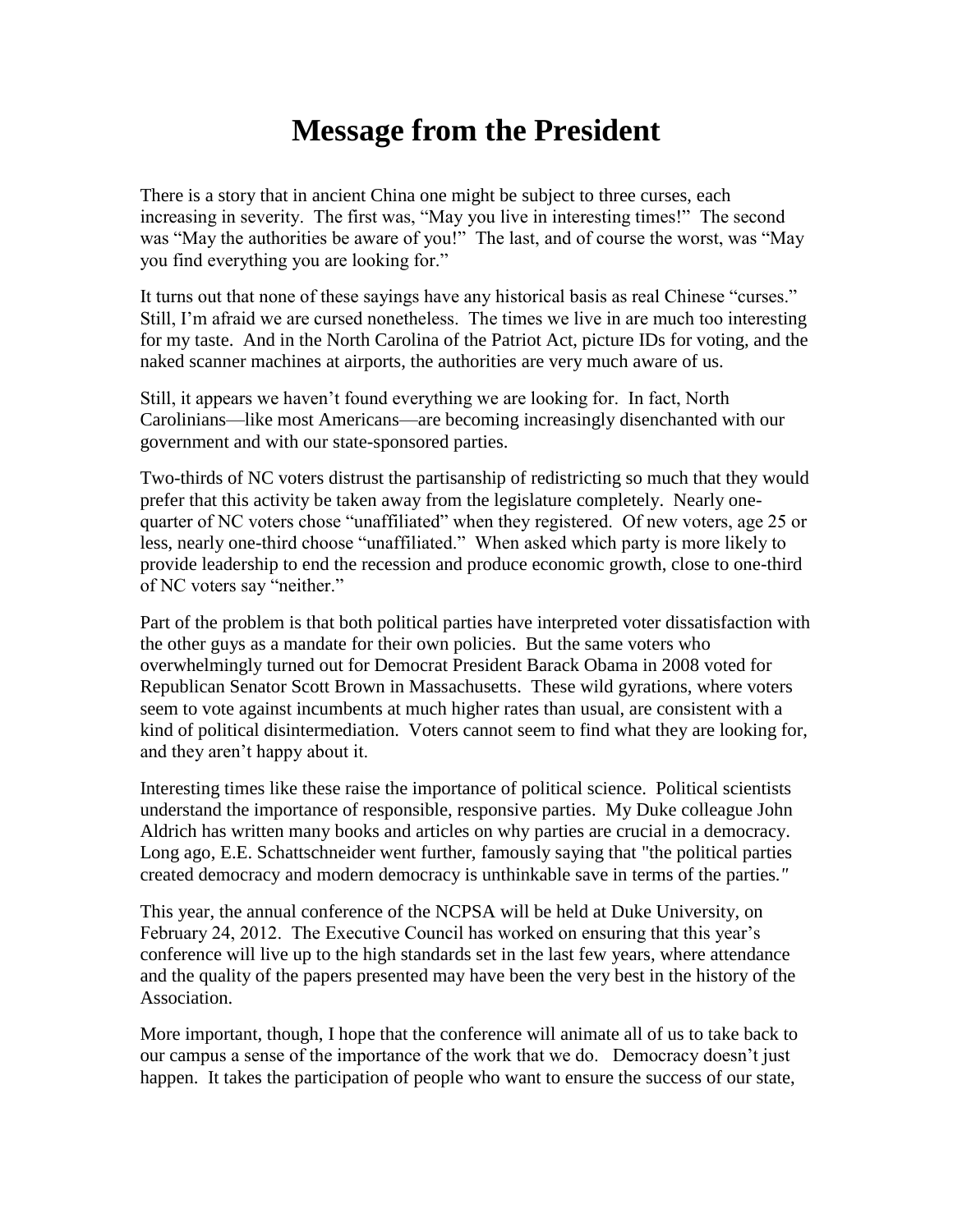and our nation, through compromise and careful policy-making. No one gets everything they want, I suppose. But then that would be a real curse.

Dr. Michael C. Munger

## **Troutman-Raney-***Politics and Policy* **Undergraduate Paper Award for 2011**

\_\_\_\_\_\_\_\_\_\_\_\_\_\_\_\_\_\_\_\_\_\_\_\_\_\_\_\_\_\_\_\_\_\_\_\_\_\_\_\_\_\_\_\_\_\_\_\_\_\_\_\_\_\_\_\_\_\_\_\_\_\_\_\_\_\_\_\_\_\_\_\_

The winner of the award will be announced at the Luncheon during our annual Conference in February 2011, but the winner and the faculty member who made the nomination will be notified before the Conference. The winner will receive \$200, can be our guest at the Conference, and will receive a letter of recognition. The winner will be selected by a committee appointed by the NCPSA President using a blind review process. Half of the money for the award comes from *Politics and Policy.*

Rules:

1) Each member of the Association who is a faculty member of a North Carolina college or university may submit one paper for consideration. Please note that only those who joined the Association at or before the February 2012 Conference are eligible to nominate a student's paper.

2) The paper must have been submitted to the nominator by an undergraduate student in full or partial fulfillment of the requirements of a Political Science class taught during 2011.

3) The paper must be sent as a pdf file to the chair of the selection committee, Thomas Oatley of the University of North Carolina, [toatley@email.unc.edu](mailto:toatley@email.unc.edu) before 31 December 2011. The file containing the paper should be titled: "AuthorName\_ShortPaperName.pdf" 4) The paper should be vetted by TURNITIN.COM before being submitted to assure that it is not a plagiarism. If the nominator does not have access to this resource, the Association will vet the selected paper before making a final decision.

5) The cover sheet of the paper should contain the following information:

a) Student's name

b) Paper title

c) Nominating faculty member's name

d) Student and faculty member's Institution

e) Course number and name of the course for which the paper was submitted

\_\_\_\_\_\_\_\_\_\_\_\_\_\_\_\_\_\_\_\_\_\_\_\_\_\_\_\_\_\_\_\_\_\_\_\_\_\_\_\_\_\_\_\_\_\_\_\_\_\_\_\_\_\_\_\_\_\_\_\_\_\_\_\_\_\_\_\_\_\_\_\_

f) Date the paper was submitted for course credit

g) The paper was (was not) submitted to TURNITIN.COM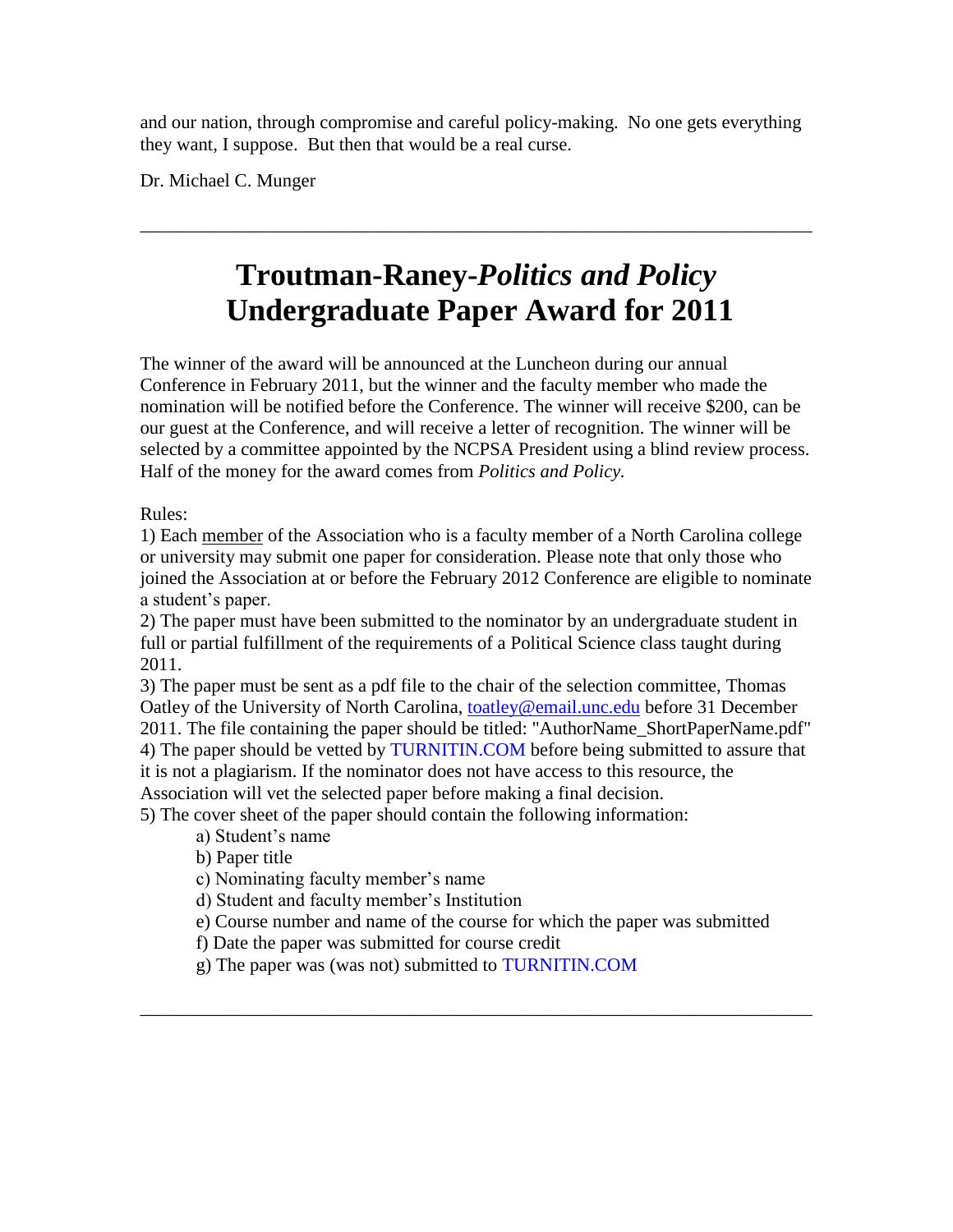# **REPORT ON 40TH ANNUAL CONFERENCE**

The 40th Annual conference of the North Carolina Political Science Association, hosted by the University of North Carolina Charlotte, was a great success. We had over 70 scholars participating in the conference. Participants came from 30 colleges and universities mostly from North Carolina, but several were from institutions outside of our state. The conference included 15 panels and two round table presentations on a multitude of topics in all major subfields of political science. Keynote Speaker, Rob Richie of the Center for Voting and Democracy discussed voting reforms that could be enacted to expand voter turnout in states like North Carolina. The Award for Best paper at the 2010 NCPSA conference went to Daniel Masters (UNCW) for the paper: "Strong States, Weak States and Terrorism: the Nexus of Terrorism and Anocracy". The Troutman-Rainey Award from *Politics and Policy* for 2010 was awarded to Jason Trudell of Methodist University for his paper: "Environmental Performance Indicators: A Comparison by State."

## **NEWS FROM DEPARTMENTS**

\_\_\_\_\_\_\_\_\_\_\_\_\_\_\_\_\_\_\_\_\_\_\_\_\_\_\_\_\_\_\_\_\_\_\_\_\_\_\_\_\_\_\_\_\_\_\_\_\_\_\_\_\_\_\_\_\_\_\_\_\_\_\_\_\_\_\_\_\_\_\_\_

### **Appalachian State University**

The Department of Government and Justice Studies at Appalachian State University has seen tremendous success and growth over the last year. Most notably, our M.A. Program in Political Science recently developed a cross-disciplinary concentration in Environmental Politics and Policy Analysis with the ASU Economics Department. We also established a state-of-the-art survey research lab housed within the Center for Economic Policy and Regional Analysis. To support our growth the department hired four new tenure track faculty: Tammatha Clodfelter (UNC-Charlotte), Dr. Tatyana Ruseva (University of Indiana), Michael Potter (Virginia Tech), and Rhys Hester (University of South Carolina). We also feel very fortunate to be conducting five additional tenure track searches this year which will include a newly endowed Daniel B. German Chair in Political Science. Finally, we are sorry to announce the retirements of two notable senior faculty in our department: Dr. Joel Thompson and Dr. Marvin Hoffman. Their leadership and service to the department and university will be sincerely missed.

### **East Carolina University**

In the last year, members of the faculty have published 24 articles in refereed journals, published 8 books, and made 44 presentations at academic conferences. Jody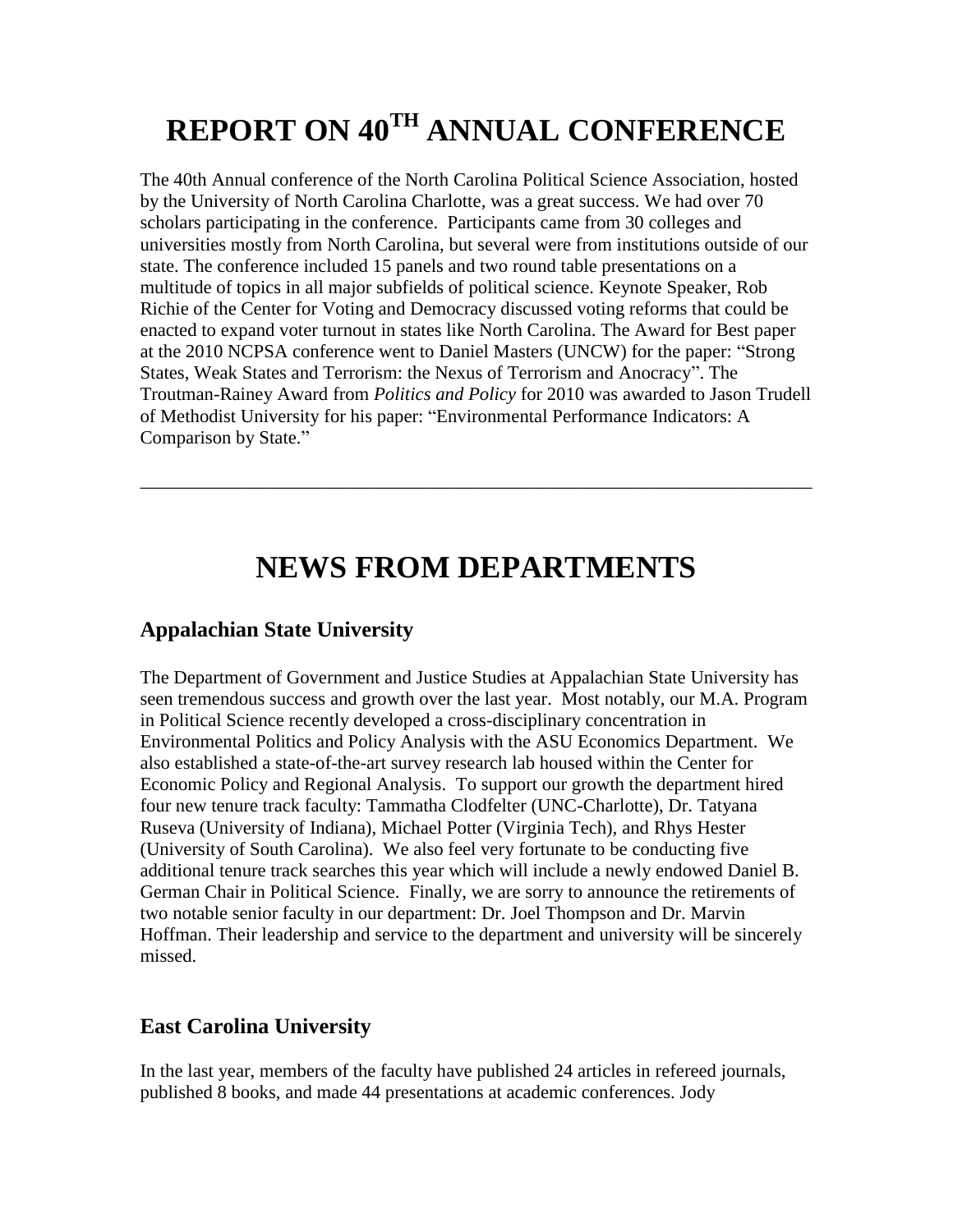Baumgartner was part of a group of vice-presidency scholars who met with Vice-President Biden to discuss the role of the VP in the modern era. Dursun Peksen won the Frank J. Klingberg Award for Best Faculty paper at Annual Meeting of the International Studies Association.

#### **Gardner-Webb University**

The Gardner-Webb University Social Sciences Department replaced two of its longtime faculty members - one due to retirement and the other through death. Dr. Anthony Eastman (History) retired after three and a half decades of service. Dr. Barry Hambright (political science) died from cancer on election day in 2010 after an equally long tenure at the school.

They were replaced by Dr. Joseph Moore (History) and Dr. Benjamin Gaskins (Political Science)beginning with the fall semester 2011. Dr. Moore is from the University of North Carolina at Greensboro and Dr. Gaskins comes from Florida State University. Both are Americanists. Dr. Gaskins is working with other faculty from schools in the Charlotte area in an effort to provide election year and convention related programming in 2012.

Dr. Michael Kuchinsky (political science and global studies) presented papers at the International Studies Association Midwestern and Southern Conferences and submitted a chapter on the use of literature from the Global South for an edited volume on alternative pedagogies in the teaching of political science. He was also active in a series of presentations throughout the southeast this past fall on the importance of interfaith discourse and dialogue, and lead a "Great Decisions" program for the Hickory International Council in 2011.

The department added another simulation program onto its three year old Model Arab League activity. Last year (2010-2011) was the first time for fielding a team to the international Model NATO program in Washington, DC. Both programs are active this year.

The department's Pre-Law and Public Service program (now 2 years old) averages three to four programs per semester related to pre-professional issues in legal, governmental and non-profit service.

Three of the department's students (and soon to be graduates) were involved in internships. Melinda Dulkowski with a state prosecutor's office in Florida; John Rock with the North Carolina Legislative Assembly program in Raleigh; and Michelle Palacio with an international NGO in Washington, DC.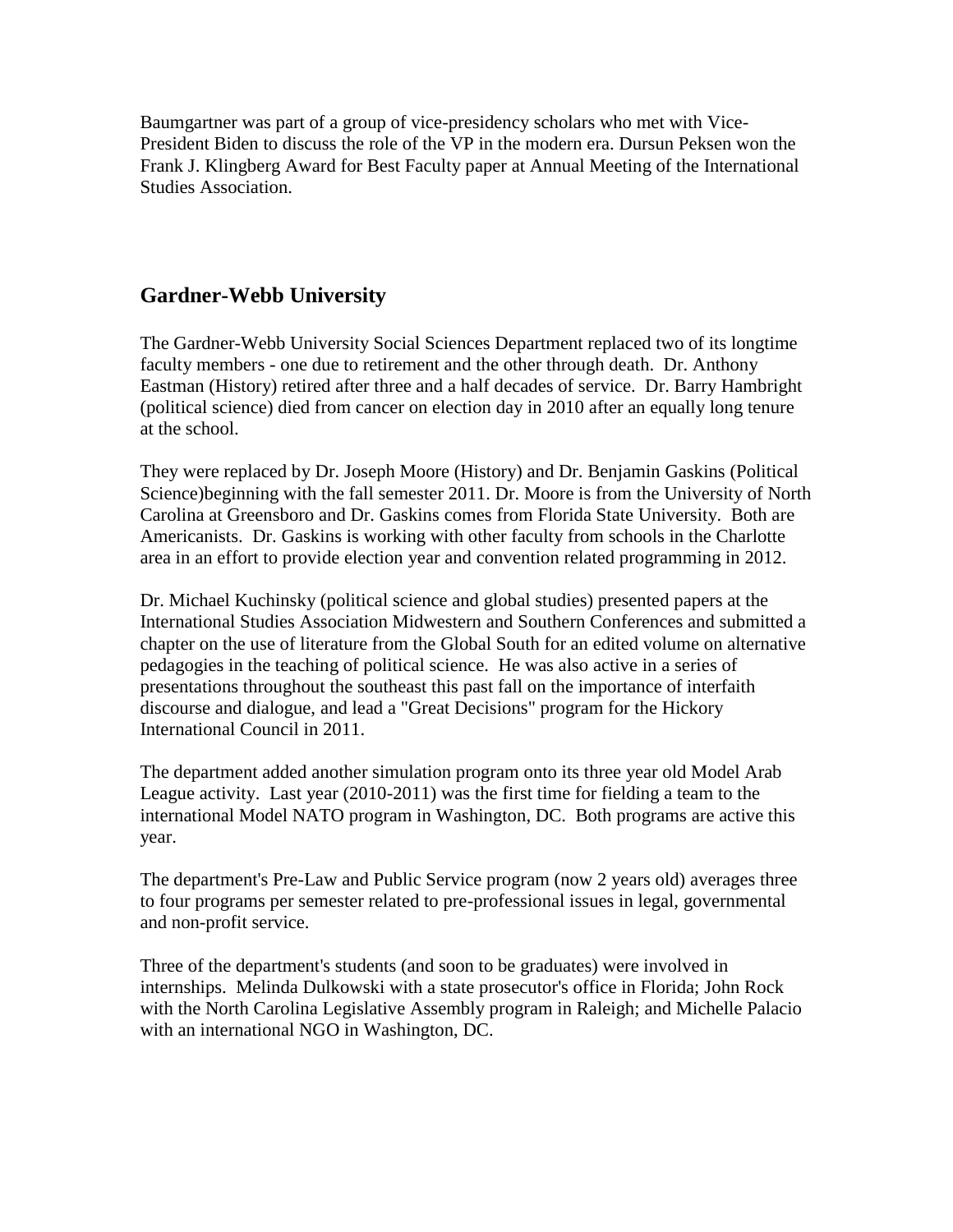### **North Carolina State University (Political Science and Public Administration Departments)**

Jim Zink (Ph.D. UC Davis) has been hired as an assistant professor. Jim's specializes in the thought of the Founders and is working on a series of projects about James Wilson. Amanda Ross-Edwards now heads the Leadership in the Public Sector degree completion program. Amanda will continue to teach courses in Political Science. Michael Struett has been promoted to associate professor. Michael specializes in international organizations and has a book on the International Criminal Court. Bob Moog moved into his second year as chair in July. In 2010-11, faculty members published 11 articles and presented 42 papers at professional conferences.

## **UNC Charlotte**

#### **Students**

In the Spring of 2011, UNCC's Model UN Team traveled to a number of tournaments, including one to Singapore to participate in the Harvard World Model UN Conference. This team won eight individual delegate Diplomacy Awards, accorded to those exhibiting the highest diplomatic skills in seven difference committees, an outstanding and unprecedented achievement.

Based on information gathered from these and other conferences, an organization called Best Delegate posted international ranking of MUN programs worldwide. UNCC was ranked 22nd in the world, and (when filtered to separate private from public institutions in this ranking), 5th in the world among public schools!

**Social Action Project**: The Model UN Club, which began participating in Social Action Projects last summer when it sent a team to work in an orphanage in Haiti after the earthquake, worked with Habitat for Humanity this august in two building projects.

The **NCSL delegation** completed an unusually eventful Annual Session in Raleigh in Spring 2011, this month, including a lightning strike to the roof top air conditioning unit (which blew it out) and a trip to the bunker underneath the Legislative Office Building to dodge the tornados.

Our delegation won the Best Delegation from a Large School Award, **Aston Burr** won the Best Delegate Chairperson award, and **John Harraman** won for the Best House Bill and Best Resolution of the Year (he was also voted the Best Speaker in the House, but they told him he couldn't win both the best bill and best speaker awards.

#### **Faculty Books**

**Eric Heberlig** has two books…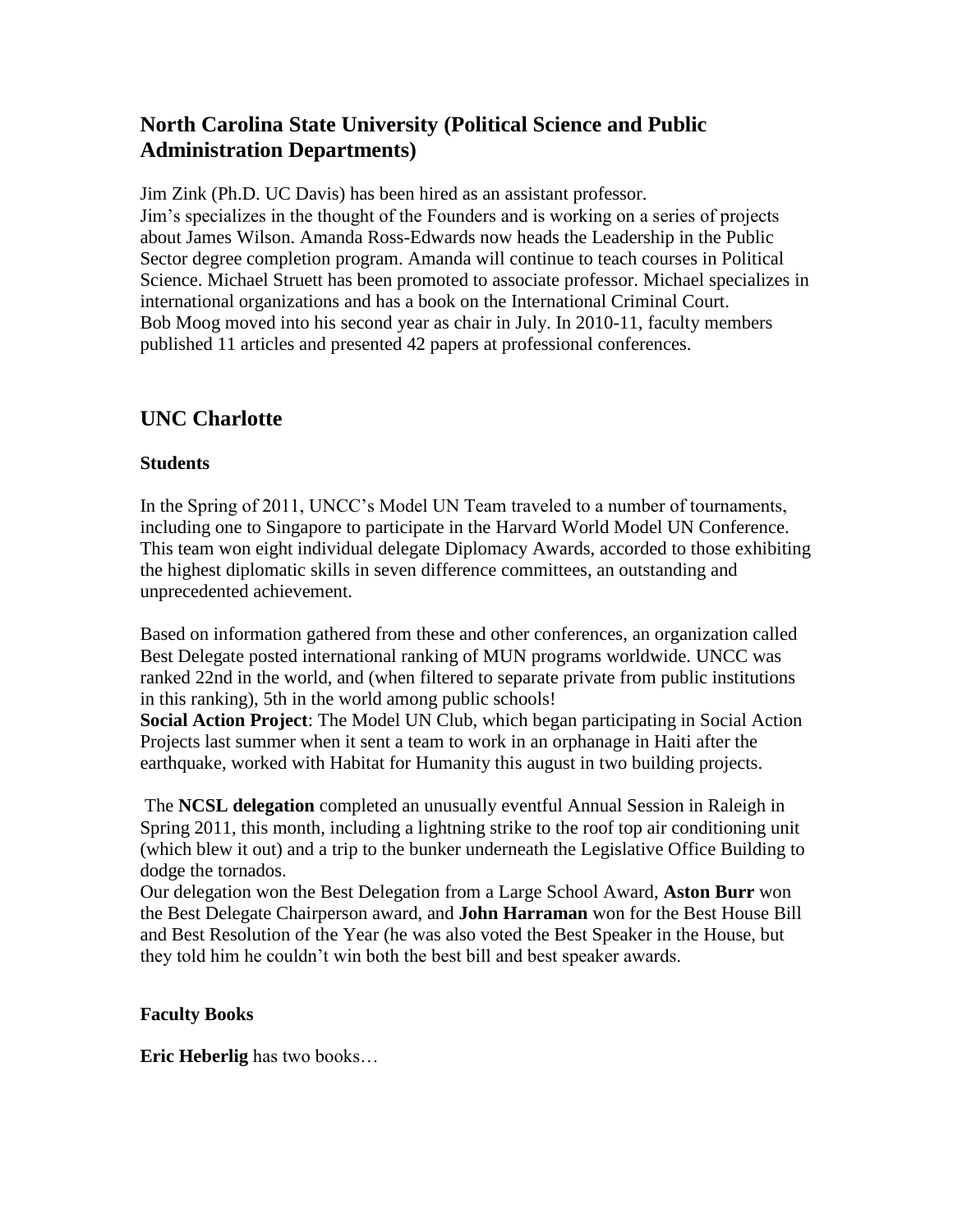Jeffrey Gillman and Eric Heberlig. 2011. *How the Government Got in Your Backyard: Superweeds, Frankenfoods, Lawn Wars, and the (Nonpartisan) Truth About Environmental Policies*. Portland: Timber Press.

Eric Heberlig and Bruce Larson. 2012 (forthcoming). *Congressional Parties, Institutional Ambition, and the Financing of Majority Control*. Ann Arbor: University of Michigan Press.

**Martha Kropf's** book with David C. Kimball, *Helping America Vote: The Limits of Election Reform* (Routledge) will come out in December 2011.

**Gary Rassel** is co-author with E. O'Sullivan and J.D. Taliaferro of a new textbook: Practical Research Methods for Nonprofit and Public Administrators, published by Longman, Inc. (2011).

Choice Magazine named **James I. Walsh's** book: *The International Politics of Intelligence Sharing* an Outstanding Academic Title for 2010.

**Gregory B. Week's** book with John R. Weeks, *Irresistible Forces: Latin American Migration to the United States and Its Effects on the South* (University of New Mexico Press) came out in February 2011.

#### **Faculty Grants/Contracts:**

**Bill Brandon** was awarded a research contract by the North Carolina Department of Health and Human Services, Division of Medical Assistance, to conduct a survey of Medicaid recipients in the State. Two surveys (one for children and another of adults on Medicaid) will assess access to, satisfaction with, and utilization of health care. The three-year contract provides \$320,000 in external funding; total project costs are budgeted for \$340,000. It will support one doctoral-level research assis-tant and **Dr. Galen Smith**, who has just been appointed as a Visiting Assistant Research Professor in the Department of Political Science and Public Administration. Dr. Smith received his Ph.D. in Public Policy (UNCC) in December 2010.

**James Walsh** was awarded two grants in October 2011:

"An Analytical Framework for Rapid End-to-End Support for Effective Civil-Military Operations Planning." Principal investigator with William Tolone [lead PI], Joseph Whitmeyer, and Mirsad Hadzikadic. Engineer Research and Development Center, Army Corps of Engineers. Amount \$297,627.

"The Effectiveness of Drone Strikes in Counterinsurgency and Counterterrorism Campaigns." Principal Investigator. External Research Associates Program, Army War College. Amount: \$9,048.

#### *Leadership:*

**Beth Whitaker** has been elected for a two-year term as Chair of the African Politics Conference Group (APCG), a 350+ member organization affiliated with the American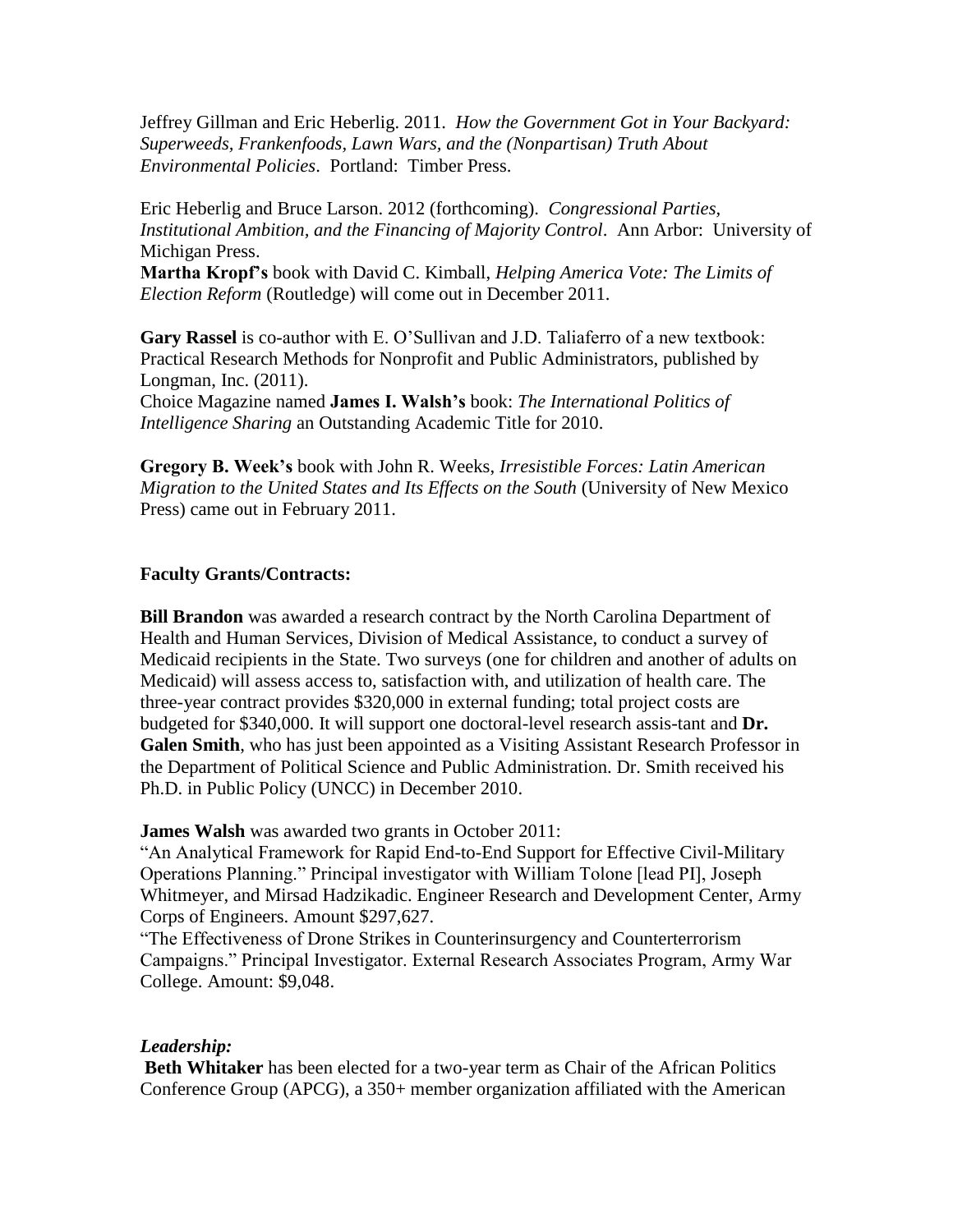Political Science Association, the African Studies Association, and the International Studies Association. The APCG is the primary networking organization for political scientists whose research focuses on Africa.

#### *Babies…*

Eric and Tracy Heberlig welcomed Ellie into the world on Sunday, November 21, 2010.

Iain and Ming Bolton welcomed E'ara into the world on Thursday, January 27, 2011. She weighed in at 6 lbs. 3 ounces.

Beth Whitaker and Jason Giersch welcomed Colby into the world on Tuesday, February 8, 2011. He weighed in at 9 lbs. 11 ounces.

### **University of North Carolina Pembroke**

UNCP's Department of Political Science continues to grow and develop a reputation of being one of the most active and accessible departments on campus. Over the last few months our majors have moved forward to form not only a new political science club, but also chapters of College Republicans and Young Democrats, both of which have been long dormant. The political science faculty also hosts a political science movie night approximately twice a month, where it shows documentaries and feature films tied to all facets of political science and has discussions and roundtables related to the topics at hand. Average attendance for these ranges from 50 to 70 students per showing.

The department remains the headquarters for UNCP's Model United Nations and Model Arab League teams, hosts the annual Gibson and Mary Ana Lecture series in international studies, facilitates activities tied to Constitution Day each fall, and continues to develop a broad and diverse internship program. This summer the department launches its first-ever faculty-driven study abroad program, to be held in Berlin, Germany.

The department has also presented research at a number of prestigious regional, national, and international conferences over the last year, including APSA, ISA, WPSA, and WISC.

### **University of North Carolina Wilmington**

In July Earl Sheridan became the new department chair of Public and International Affairs replacing Roger Lowery who is going on phased retirement. This is Dr. Sheridan's second stint as chair. He served as chair from 1992-2000.

Professors Laurie E. Paarlberg and Stephen S. Meinhold were recently awarded a \$266,338 grant from the National Science Foundation for a project entitled **Institutional Competing Logics: Local Context vs. National Identity in United Way Systems.** It